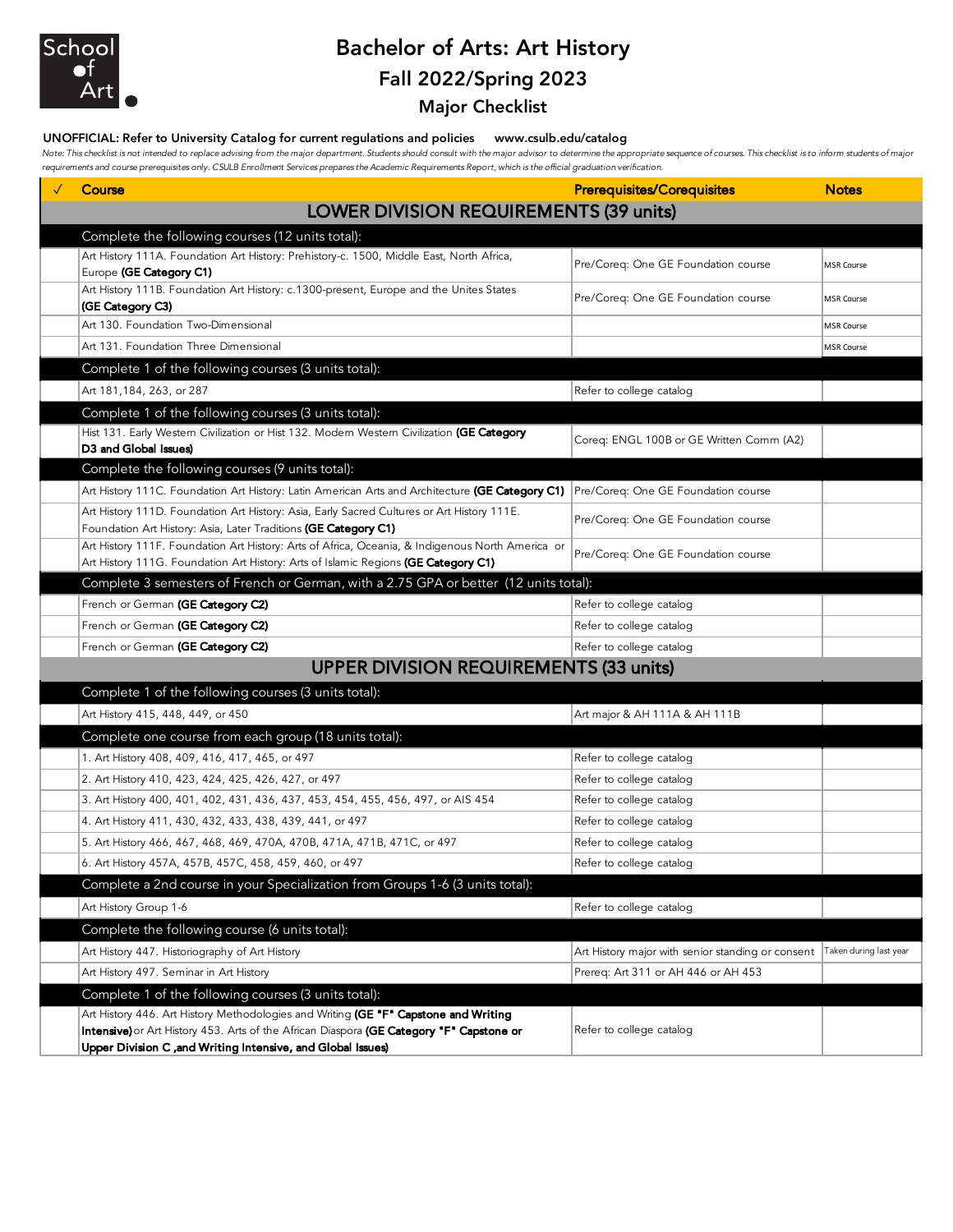

# Art History Option Courses 2022-2023 Catalog

### Take 1 course from each group, and take 2 courses from one group.

Group 1 Group 4

- 408. Early Christian and Byzantine Art 411. History and Criticism of Photography 416. Greek Art 432. Museum and Gallery Practices
- 
- 

- 410. Gothic Art
- 423. Early Renaissance Art in Italy and England Group 5
- 
- 
- 
- 

- 400. 19th Century Photography 471B. Modern Japanese Plastic Art 401. American Art to 1900 471C. Modern Japanese Artchitecture 402. The Rise of Landscape Painting 497. Seminar in Art History 431. History of Museums and Exhibitions 436. Neo-Classicism to Romanticism, 1789-1850 437. Impressionism to Post-Impressionism, 1850–1900 457A. Pre-Columbian Art: Mesoamerica 453. Arts of the African Diaspora 457B. Pre-Columbian Art: The Andes 454. Contemporary Indigenous Arts in the U.S. & American Territories 457C. Pre-Columbian Art 455. Traditional Art o Africa: A Thematic Approach 458. Art of Latin America: 1800–1940
- 456. American Indian Art: Western Perspective 459. Art o Latin America: 1940 to Present
- 

Take one of these: Take one of these: 415. Issues in Art AH 446. Art History Methodologies and Writing 448. Western Art Theory & Criticism to Mid-19th Century **AH 453. Arts of the African Diaspora** 449. Western Art Theory & Criticism Mid-19th to Mid-20th Century 450. Western Art Theory & Criticism Mid-20th Century to Present Take this in the final fall semester:

\*\* Some courses only offered every other semester \*\* Take the following course:

- 409. Romanesque Art 430. Introduction to Curatorial Practices 417. Roman Art 433. Exhibition and Display Practices 465. Ancient Art of the Near East 438. Art of Early to Mid Twentieth Century 497. Seminar in Art History 439. Art of Mid to Late Twentieth Century 441. Contemporary Art in Context Group 2 497. Seminar in Art History 424. High Renaissance Art in Italy 446. Buddhist Art of India and S.E. Asia
- 425. Northern Renaissance Art 467. Hindu and Islamic Art of India Action Art 1999 120 and 1448. Early Chinese Art 468. Early Chinese Art 1999 427. Southern Baroque Art 469. Later Chinese Art 497. Seminar in Art History 470A. Japanese Buddhist Art to 1500 470B. Japanese Art 1500–1868
- Group 3 471A. Modern Japanese Graphic Art
	-
	-
	-

497. Seminar in Art History 460. Art of Mexico: 1780 to Present 497. Seminar in Art History

### Theory Courses **Advanced Seminars** Advanced Seminars

AH 447. Historiography of Art History

AH 497. Seminar in Art History